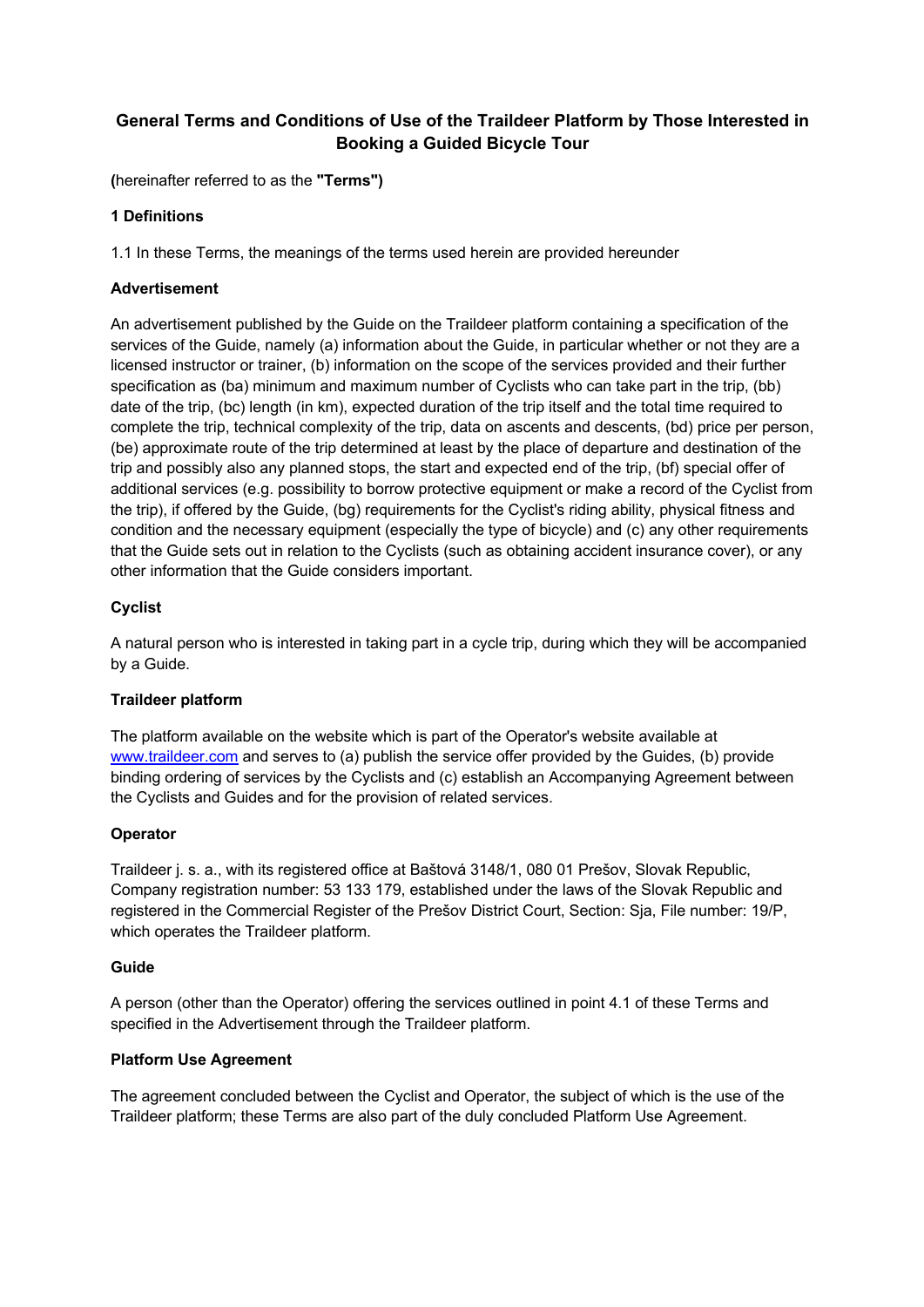## **Accompanying Agreement**

The agreement between the Cyclist and Guide concluded through the Traildeer platform, the subject of which is the provision of services outlined in point 4.1 of these Terms and Conditions and specified in more detail in the Advertisement.

1.2 Unless otherwise stated in these Terms, the terms set forth in the Terms in the singular include plural forms and vice versa.

### **2 Introductory provisions**

2.1 These Terms and Conditions govern the rights and obligations of the parties to the Traildeer Platform Use Agreement and other relations between the Operator and Cyclist, including the binding procedure of the Cyclist in ordering the services offered by the Guides through this platform.

2.2 Every Cyclist who wishes to use the services available through the Traildeer platform is obliged to read these Conditions carefully before registering on this platform.

### **3 Scope of services provided by the Operator and the conclusion of the Platform Use Agreement**

3.1 Through the Traildeer platform, the Operator allows the Cyclist to browse the Advertisements and connect the Cyclist's request and Guide's offer by allowing the Cyclist to order the service published in the Advertisement and to conclude an Accompanying Agreement by means of long-distance communication. The Operator also mediates the execution of payments for the ordered services and provides some other related services (for example, they make refunds of payments in the cases specified in these Conditions).

3.2 If the Cyclist is interested in ordering the services of the Guide via the Traildeer platform, they are obliged to register on the Traildeer platform and create their own account, while they are obliged to follow the instructions available on the Traildeer platform and in these Conditions. The Cyclist is only allowed to register on the Traildeer platform in their own name. The Operator also allows for registration with persons with limited legal capacity (i.e. persons under 18 years of age), but in case of doubts about the Cyclist's ability to agree to these Conditions, the Operator is entitled to request the consent of their legal representative to register on the Traildeer platform and/or with a trip order. If such consent of the legal representative is not provided to the Operator upon request, the Operator is entitled to limit the further provision of services to the Cyclist; point 4.4 of the Conditions is not affected by this.

3.3 If the Cyclist wishes to register on the Traildeer platform, they are obliged to properly and truthfully fill in and send all the mandatory data in the online registration form. As part of the registration form, the Operator may require the Cyclist to provide a statement that the Cyclist is aware of the fact that the Traildeer platform offers services involving a physically demanding activity that may cause serious injury and an explicit obligation to order only those services that correspond to the abilities, possibilities and state of health of the Cyclist.

3.4 A confirmation of the successful sending of the registration form will be delivered to the Cyclist's email address along with a request for the verification of the Cyclist's identity.

3.5 Part of the registration process is the expression of the Cyclist's consent to these Conditions. The Cyclist agrees to these Conditions by clicking the appropriate "Submit" box in the online registration form. These Conditions become part of the Platform Use Agreement at the time of its conclusion, i.e. completion of the registration, and from this moment both the Cyclist and the Operator are bound by them.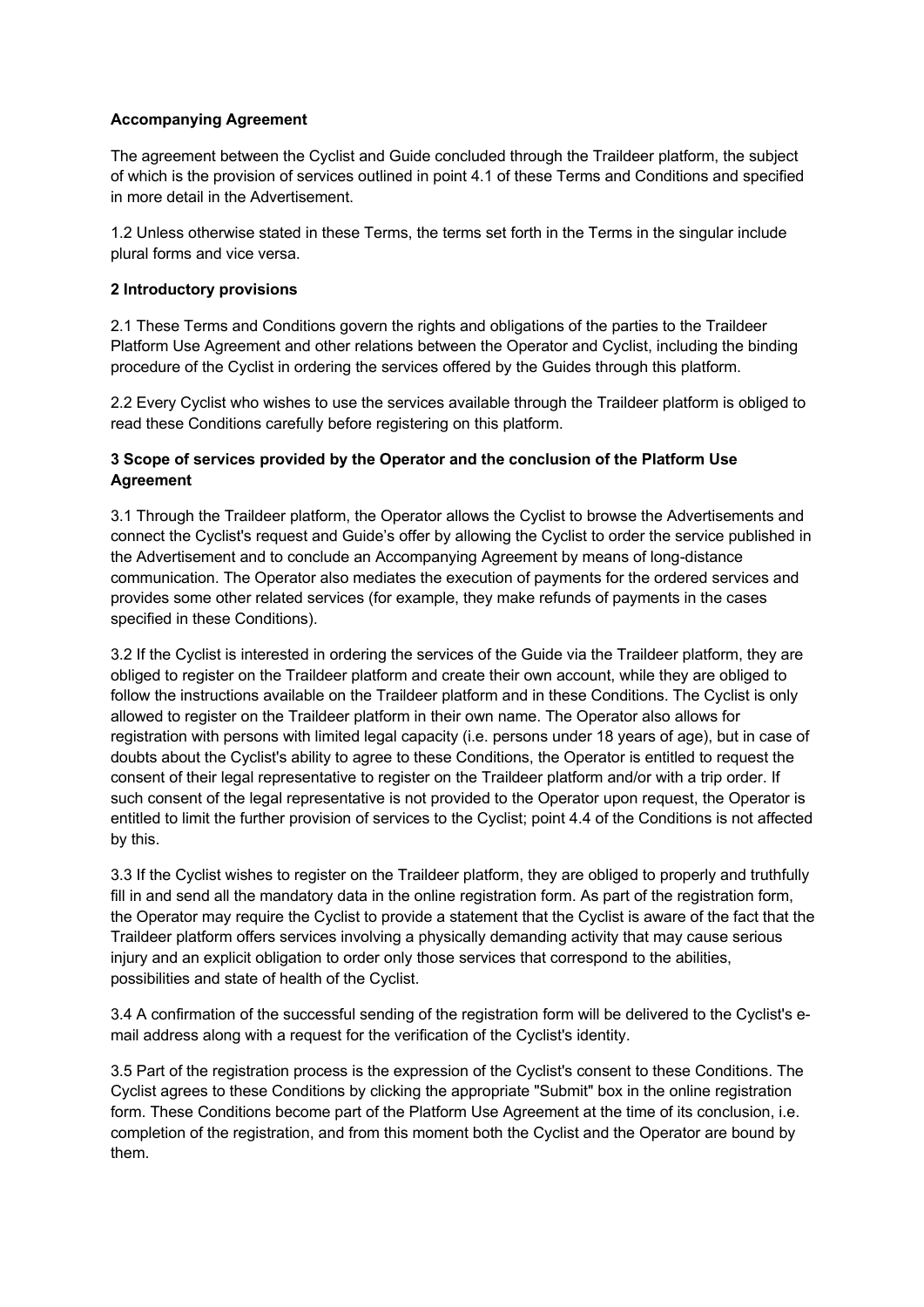3.6 The Operator is not obliged to enter into a Platform Use Agreement with the Cyclist, especially if it is not possible to verify the identity of the Cyclist by electronic means. The contract on the use of the platform between the Operator and the Cyclist is concluded only by delivering a confirmation to the Cyclist to their email address of successful registration by the Operator or by announcing the confirmation otherwise (e.g. by allowing access to their own account).

3.7 After the successful completion of the registration, the Cyclist is entitled to log in to their online account at any time and order the services offered by the individual Guides.

3.8 The Cyclist is obliged to immediately update their mandatory data provided to the Operator during registration within their online account or in another suitable way as well as to notify the Operator of any facts that could affect the proper performance of the Platform Use Agreement.

3.9 The Cyclist is entitled to cancel their registration on the Traildeer platform at any time.

### **4 Services provided by the Guide and conclusion of the Accompanying Agreement**

4.1 The service provided by the Guide is the accompaniment of Cyclists on a bicycle trip, selection of interesting terrain suitable for a bicycle ride, a description of the terrain or route by the Guide before the actual trip and the provision of tips and tricks for the Cyclist to improve their riding experience. The services offered by the Guide may also include additional services such as the rental of protective equipment (such as helmets or protectors). The specific offer of services is always part of the Advertisement published by the Guide on the Traildeer platform. The Traildeer platform is primarily intended to provide services in the field of mountain biking, but the publication of Advertisements in which the Guide offers a road bike trip is not excluded or prohibited.

4.2 On the Traildeer platform, professional trainers, instructors or persons offering their services as part of their leisure activities can offer their services as Guides. Information about a specific Guide is available to Cyclists in a specific Advertisement or otherwise made available on the Traildeer platform. The Cyclist acknowledges that, unless expressly stated otherwise in the Advertisement or in the description of the Guide, the Guide is not a sports expert, i.e. a sports coach or instructor under whose direction the Cyclist would perform the sport. The Operator requires each Guide to present and publish on the Traildeer platform only truthful, correct and up-to-date data on (a) physical education and sports education obtained, (b) the right to guide other persons in the performance of sports on the basis of diplomas, certificates or licences and the validity of these documents; or (c) personal and/or professional experience of the Guide. However, the Cyclist acknowledges that the Operator is not able to verify and control the veracity of all the data provided and published by the Guide. The Operator shall immediately remove from the Traildeer Platform any information and data that it learns are false, incorrect or out of date.

4.3 The Cyclist acknowledges that the Traildeer platform offers services that may involve a physically demanding activity that may cause serious injury. Due to this, it is mandatory before ordering a specific service:

4.3.1 to become acquainted with the specific offer of services in the Advertisement,

4.3.2 to carefully consider whether their abilities, experience, mountain biking and general physical fitness, condition and state of health correspond to the demands of the trip, whether they will be able to use the services and not endanger themselves or others by participating in the trip; and

4.3.3 not to respond to an offer that does not meet the requirements in point 4.3.2.

4.4 The Cyclist further acknowledges and agrees that the Guide may restrict participation in a particular cycling trip to persons who have reached a certain age, or may require persons under the age of 18 to provide their legal representative's consent to participate in the trip, or that persons under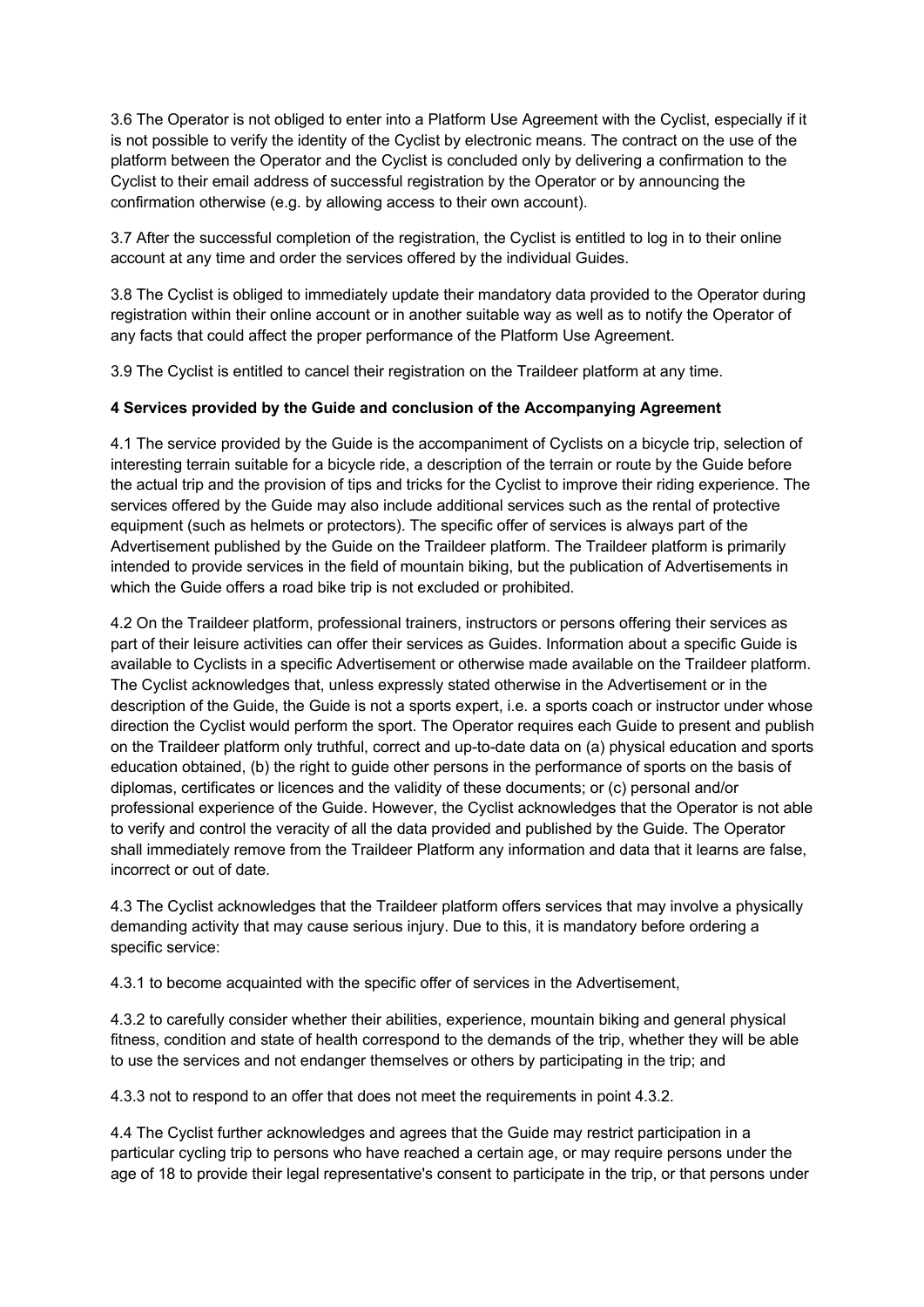the age of 18 take part in the trip only if accompanied by their legal representative, especially if the Guide deems it necessary from the point of view of the safety of the Cyclist and other cyclists.

4.5 If the Cyclist meets all the requirements set by the Guide in a particular Advertisement, they are entitled to order the services thus offered; the order also includes the payment of the reservation fee. Booking a trip is considered as a proposal for the conclusion of an Accompanying Agreement, which will be delivered via the Traildeer platform to the Guide. Execution of a binding order will be confirmed for the Cyclist by displaying a notification within the Traildeer platform, or the Operator may deliver such confirmation to the Cyclist's email address. The confirmation of the execution of the order is not yet a confirmation and does not mean the conclusion of the Accompanying Agreement.

4.6 The Guide has a period of 24 hours from the sending of the order by the Cyclist, during which they can accept or reject the order. The guide is entitled not to accept the order, even without giving a reason. If the Guide does not confirm the receipt of the order within the above-mentioned period, it is considered that they have rejected the order. The Accompanying Agreement is concluded only upon delivery of the booking confirmation by the Guide; confirmation from the Guide will be delivered via the Traildeer platform wherein the Cyclist can check it in their account, or it will be delivered to the Cyclist's email address and its delivery creates a contractual relationship between the Guide and Cyclist. The rights and obligations of the Cyclist and Guide arising from or related to the Accompanying Agreement, which are not defined in the Accompanying Agreement, are governed by the relevant legal regulations.

4.7 The Guide is obliged to provide the Cyclist with a service in accordance with the Advertisement published on the Traildeer platform; the relevant provisions of Article 6 are not affected by this.

4.8 After logging in to their account on the Traildeer platform, the Cyclist can view the history of service orders they have made, as well as check the status of the ordered services (i.e. in particular whether the order has been sent, received or whether the ordered service has already been provided).

### **Accompanying Agreement for the benefit of a third party**

4.9 The Cyclist is also entitled to order the services published in a specific Advertisement for the benefit of third parties, if such an option is available in relation to a specific Advertisement. For this purpose, they shall enter the number of persons (including themselves) for whose benefit they are placing the order and, if requested, the first name, surname and e-mail address of the persons for whose benefit they are placing the order. The Operator may send an e-mail to the e-mail address of a third party with information on the execution of the order and, if necessary, a request for the third party to confirm the order in the manner specified therein. The Cyclist undertakes to order the services exclusively for the benefit of such persons who meet the same requirements as set out for the Cyclist. The Cyclist is, therefore, obliged

4.9.1 to fulfil the obligations set out in point 4.3 also in relation to other persons for whose benefit they order services, and

4.9.2 to ensure that third parties comply with the obligations set out in point 4.3 of these Terms and that they are familiar with the terms of service.

4.10 The Cyclist undertakes to pay the price of the services offered by the Guide for these third parties. Third parties will be entitled to claim the service under the Accompanying Agreement as soon as they agree to it. The Cyclist undertakes to provide the Guide and Operator, if necessary, with the cooperation necessary for third parties to give their relevant consent. In the event that such consent is not expressed by third parties or does not meet the conditions for the provision of services, the Cyclist shall be responsible for the damage and all the costs related to the execution of the service order for the benefit of third parties and shall be liable to the Operator and Guide. In particular, the Cyclist is not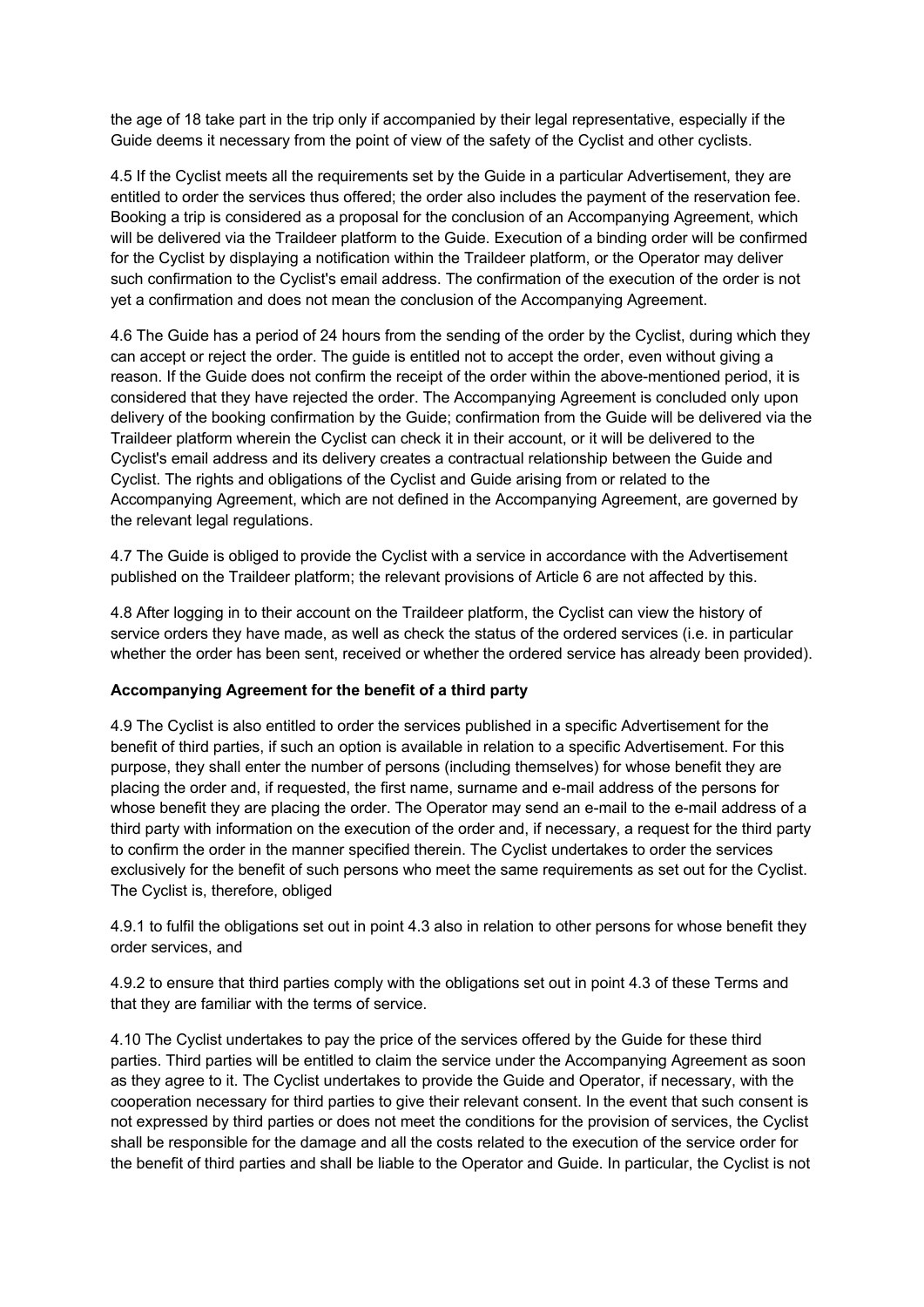entitled to a refund of the reservation fee paid in connection with the order of services for the benefit of third parties.

### **5 Payment terms**

5.1 The prices of the Guide service, any other payments, especially the reservation fee, which the Cyclist is obliged to pay concerning the order of services through the Traildeer platform, including value added tax and all other taxes, if applicable, are published in each Advertisement and the Cyclist has the opportunity to get acquainted with them before ordering services. The Cyclist acknowledges that the amount of the booking or any other fee and/or the total price of the Guide Services may be changed at any time; however, such a change will not affect the amount of the fee already paid by the Cyclist.

5.2 In connection with the sending of the service order, the Cyclist undertakes to pay the Operator a reservation fee in the amount specified in the specific Advertisement. The Cyclist's obligation to pay the reservation fee arises at the moment of sending the service order. The operator is entitled to block the amount corresponding to the amount of the reservation fee through the payment gateway service.

5.3 If the Guide does not confirm the receipt of the order by the Cyclist within the specified period, or rejects the order of services, the Cyclist has the right to a refund of the reservation fee in full. The time for unblocking funds depends on the conditions of a particular payment service provider.

5.4 If the Guide confirms the receipt of the order by the Cyclist and the service will be provided to the Cyclist in accordance with these Conditions, the Operator will use the reservation fee to pay the price of services in favour of the Guide, for which the Cyclist hereby authorises them. The Cyclist is not obliged to make any additional payments to the Guide for the provision of the ordered services. In the event that the Guide requires the Cyclist to pay any other amount as remuneration for the services provided, the Cyclist is obliged not to make such payment and to notify the Operator of such behaviour without undue delay.

5.5 The available payment methods for the reservation fee (e.g. credit card, PayPal, etc.) are always stated before the payment is made. The Cyclist is responsible for ensuring that the payment is made properly, and for this purpose, they are obliged to ensure that they have a sufficient balance on the account to cover the charge.

5.6 The Cyclist acknowledges that payment and telecommunication service providers may charge the Cyclist additional fees for processing non-cash payments. The Cyclist shall be responsible for these additional fees. The Operator is not responsible for any costs incurred by the Cyclist in connection with the payment.

5.7 The Operator provides support in resolving problems related to making payments through the Traildeer platform, and the Cyclist may contact the Operator for this purpose by email or telephone via the contact details published on the Traildeer platform.

### **6 Change and cancellation of the ordered services, including the reservation fee**

6.1 The Cyclist is entitled to change or cancel the binding ordered service only if such an option is available in the Advertisement and within the period specified in the Advertisement. A change in the binding order means a change in the date of the trip or time of the trip if the Guide also offers another date and time.

6.2 The Guide is entitled to change the date of the trip or time of the trip or cancel the offer of services, even after they have been ordered by the Cyclist, if (a) the trip cannot take place for serious reasons, the existence of which the Guide could not foresee and which occurred independently of the will of the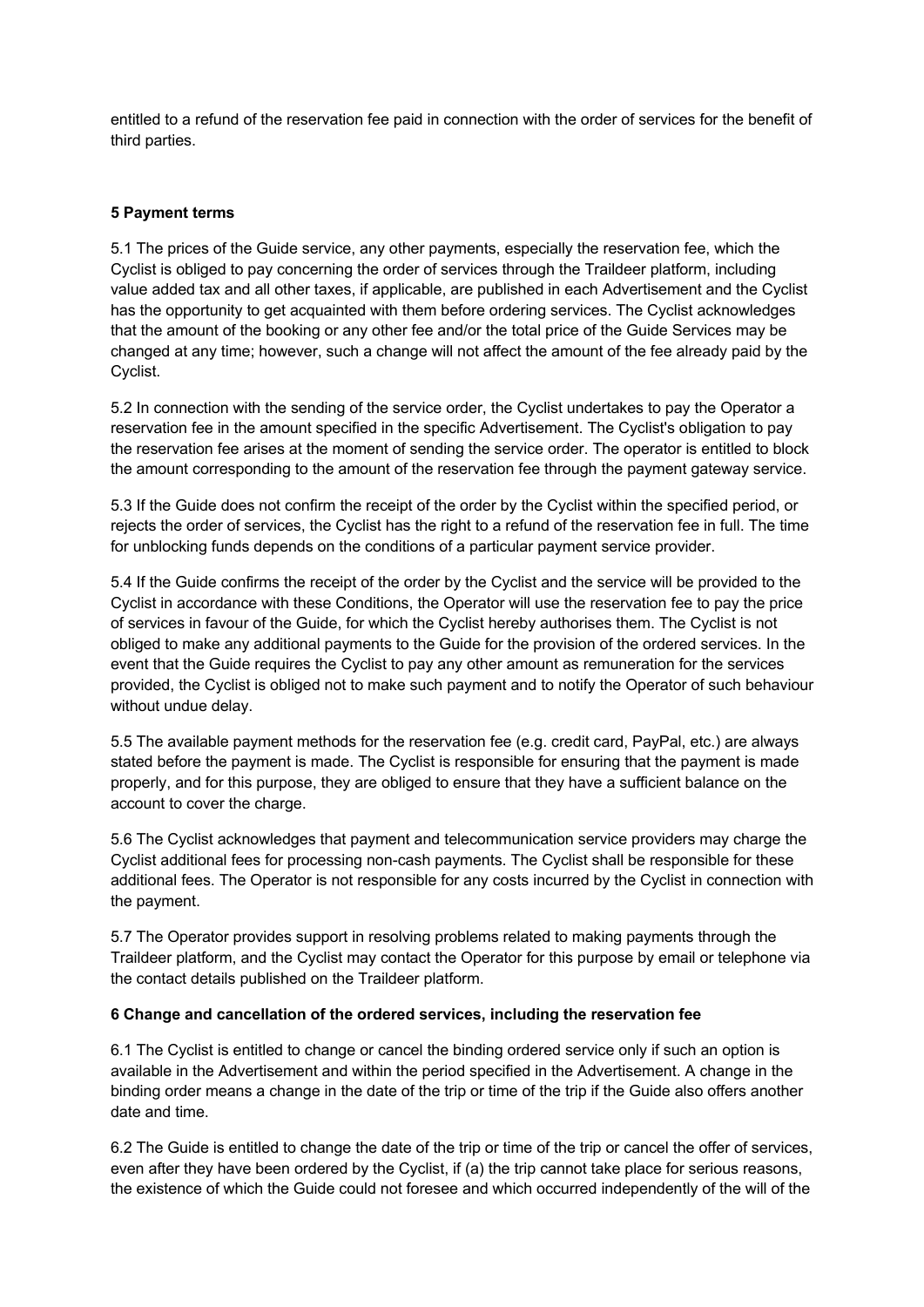Guide, especially due to bad weather or injury to the Guide, or if (b) the minimum number of cyclists listed in the Advertisement did not register for the trip.

6.3 In case of cancellation of the trip for the reasons stated in points 6.1 and 6.2, or if the Cyclist does not agree with the change of the trip date or time of the trip according to point 6.2, the Cyclist is entitled to a full refund of the reservation fee paid within the service order. The Guide is not entitled to the payment of the price of the service.

6.4 The Cyclist may also request a refund of the reservation fee or a provision of a discount on the price of the service if the services provided did not objectively meet the specifications of the service published in the Advertisement (especially if the trip did not take place at the place and time specified in the Advertisement or technical demands and the requirements for the abilities and fitness of the Cyclist did not correspond to information in the Advertisement). In case of such deficiencies in the services provided, which can be eliminated on the spot, the Cyclist is obliged to notify the Guide directly and ask them to correct them as soon as they become aware of the defect. For the avoidance of doubt, the Cyclist is not entitled to a refund of the reservation fee if the services did not correspond to their subjective idea of the departure, especially if the Cyclist incorrectly estimated their options and riding abilities. The Cyclist is obliged to deliver the request to the Operator, who will then acquaint the Guide with it. The Cyclist is obliged to state the reasons for a refund in the application for a refund of the reservation fee or a part of it, and in case of doubt, the Operator is obliged to prove these.

6.5 If the Cyclist becomes entitled to a refund of the reservation fee, the Operator shall ensure the return of the reservation fee to the Cyclist without undue delay after the Operator learns of the origin of the claim. If the Cyclist considers that they have the right to a refund of the reservation fee, or a part of it according to point 6.4, the Cyclist is obliged to request a refund of the reservation fee immediately after learning of the reason for its return, but no later than 48 hours after the end of the trip. In case of non-compliance with this deadline, the reservation fee may not be refunded to the Cyclist.

6.6 The Cyclist is obliged to observe all the regulations and rules concerning riding the bike throughout the trip and not to endanger or restrict other cyclists or other persons, in particular (but not exclusively) they must not take the trip under the influence of alcohol or other addictive substances. The Guide is not obliged to allow the Cyclist to participate in the trip, especially if (a) the Cyclist does not meet any of the requirements set for the cyclists in the Advertisement, or if (b) the Guide finds that the Cyclist could endanger themselves, the Guide or other cyclists in any way by completing the trip. In such case, the Cyclist is not entitled to a refund of the reservation fee, not even in part.

6.7 In the event that, in relation to services ordered for the benefit of third parties, a right to a refund of the reservation fee arises for any of the reasons as set out in this Article, the reservation fee will be refunded to the Cyclist on whose account the performance was to be provided.

# **7 Traildeer Terms of Use**

### **Duties of the Cyclist**

7.1 The Cyclist generally undertakes to use the Traildeer platform exclusively for the purposes expressly set out in these Conditions. The Cyclist confirms that they are familiar with the purposes for which the Traildeer platform is used as well as with the functionalities of the Traildeer platform and agrees with their status as of the date of registration for the Traildeer platform. The Cyclist further acknowledges and agrees to use the Traildeer platform on its own account and responsibility.

7.2 In particular, the Cyclist undertakes not to order the services offered in the Advertisement published by the Guide on the Traildeer platform other than through this platform and for this purpose will not contact the Guide other than through the Traildeer platform.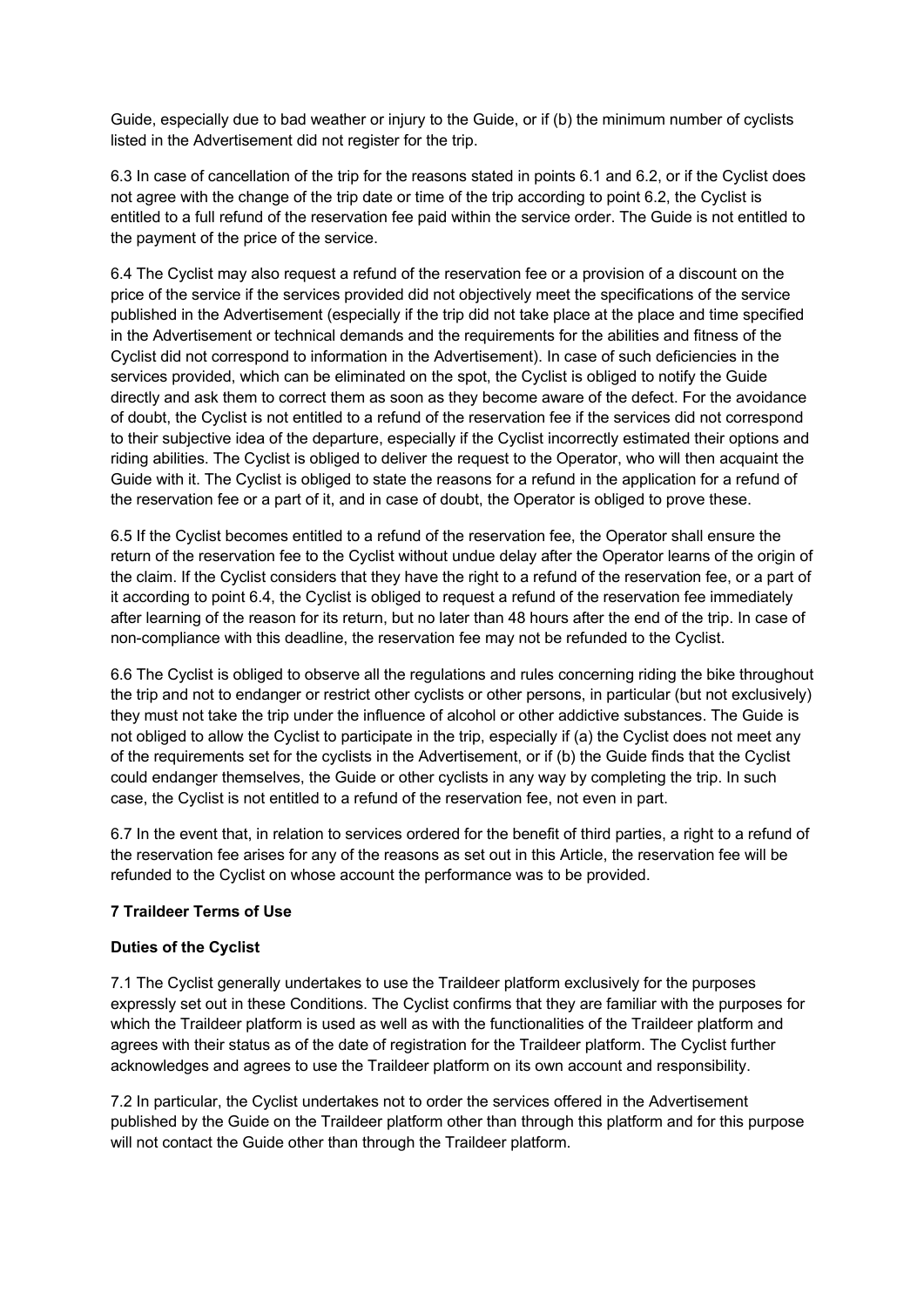7.3 The Cyclist further undertakes to keep the access password chosen during registration on the Traildeer platform secret and not to allow third parties to become acquainted with the password. The Cyclist is liable to the Operator for any damage caused by the fact that their online account was used by an unauthorised third party using the Cyclist's access password and they also bear this damage.

7.4 Under no circumstances is the Cyclist authorised to use the Traildeer platform for commercial purposes, in particular to promote their own activities and/or to publish any advertising of third party products or services; this provision does not affect the possibility of the Cyclist to use the Traildeer platform at the same time as a Guide or publish their own Advertisements in accordance with the General Terms and Conditions of use of the Traildeer platform by persons who want to offer their services.

7.5 The Cyclist must refrain from using Traildeer platform in a way which would be liable to damage, overload, disable, malfunction or endanger the operation of the Traildeer platform or any part thereof.

7.6 The Cyclist undertakes not to publish or make available on the Traildeer platform any content or information that would (a) be in any way offensive, misleading, deceptive or in any unauthorised way infringe on the good name or reputation of the Operator or third parties or in any other way infringe the rights of third parties, (b) be capable of causing any damage or other harm to the Operator or another user of the Traildeer platform or which could (c) entail the Operator's liability for damage or other harm to third parties. If the Operator allows the Cyclist to publish a certain type of information, such as the evaluation of Guides or their services, the Cyclist is to be held responsible for the damage, is liable to the Operator and third parties for the damage and is obliged to compensate the Operator for any damage caused by publishing said information on the Traildeer platform.

7.7 Unless the Operator stipulates otherwise and if such a possibility is made available to the Cyclist within the Traildeer platform, the Cyclist is only entitled to publish on the Traildeer platform photos and/or videos from trips or related to trips, while being responsible for being up-to-date and true. The Cyclist undertakes to exclusively publish photos, images or videos on the Traildeer platform,

7.7.1 on which third parties are only shown with their expressed consent; and

7.7.2 which they are entitled to use in this way themselves as the author or for the use of which they have obtained consent (license) from the author for this purpose.

On request, the Cyclist is obliged to prove to the Operator the granting of such consent (licence) (especially by presenting the written consent of the person concerned). In the event of a breach of this obligation, the Cyclist is obliged to compensate the damage caused to the Operator.

7.8 In the event that the Cyclist breaches any of the obligations set out in this article above, the Operator is entitled to cancel the Cyclist's online account and/or prohibit them from using the Traildeer platform.

### **Operation of the Traildeer platform**

7.9 The Operator shall make reasonable efforts to ensure that the Traildeer platform and its individual functionalities are available to its users. However, the Cyclist acknowledges and agrees that it is not technically possible to ensure the continuous operation of the platform, and, therefore, the Operator does not guarantee that the Traildeer platform and all its functionalities will be available to users at all times.

In connection with the operation of the Traildeer platform, the Operator is entitled to (a) modify the content, appearance or structure of the platform at any time; (b) add, remove or temporarily disable certain features of the Platform; (c) adjust the scope of information that is available through the platform or that is mandatory; (d) interrupt (if necessary without prior notice) the proper functioning of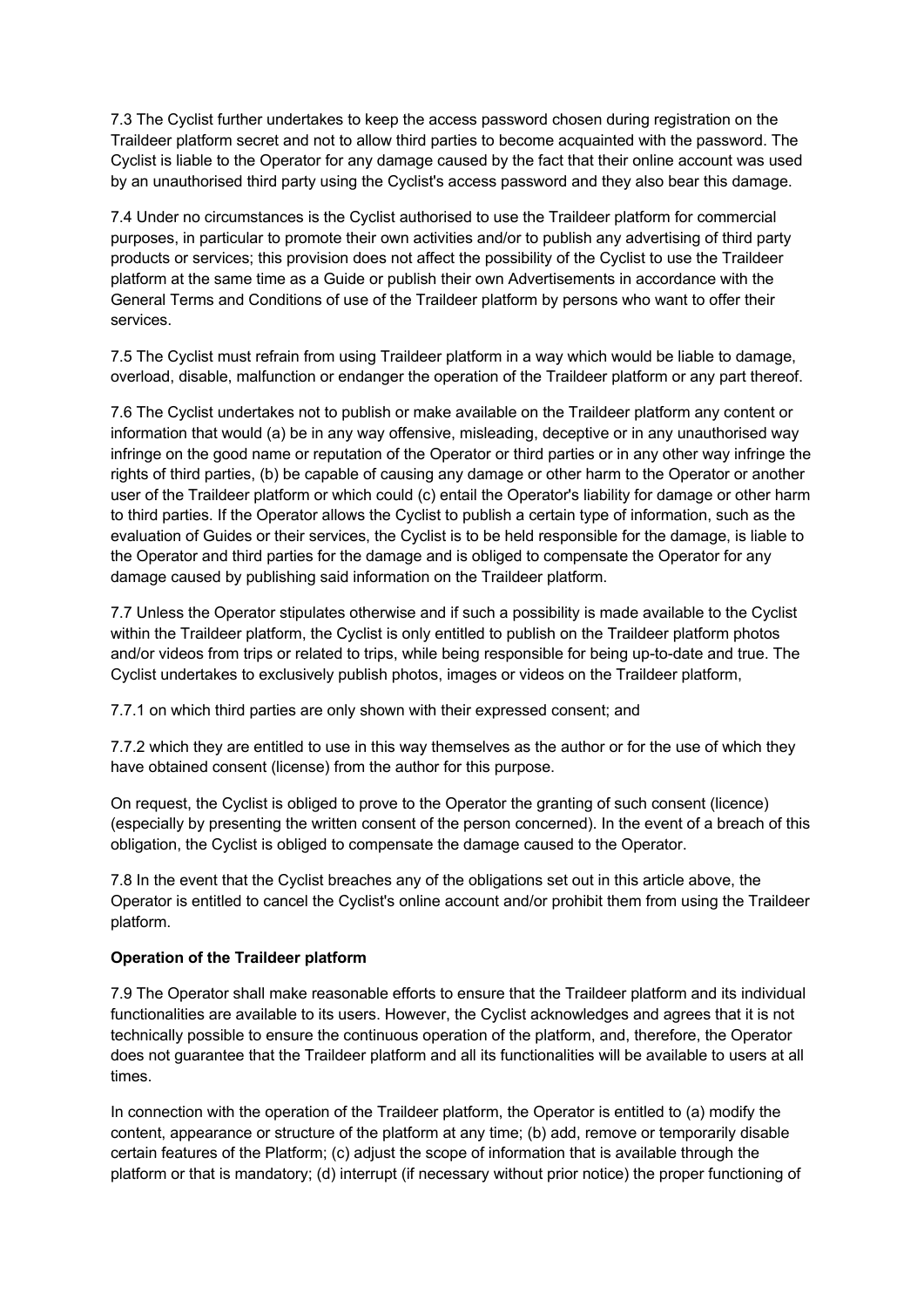the Platform for the purpose of its maintenance or improvement; and/or (e) give the Cyclist such instructions as they deem reasonably necessary. The Cyclist also acknowledges that the Operator is entitled to terminate the operation of the Traildeer platform at its discretion.

### **8 Liability for damage**

8.1 The Cyclist acknowledges that the Operator is in no way a party to the Accompanying Agreement or a party to any other contractual relationship between the Guide and Cyclist. The Operator does not act as a representative of the Guide, unless expressly stated otherwise in these Conditions (e.g., in relation to the acceptance of payment for the service). The Operator does not offer, provide or in any way ensure the provision of services consisting of accompanying persons on cycle trips or related or similar services (for example, tourism services, insurance, etc.) in relation to the Cyclists.

8.2 The Operator shall be liable to the Cyclist solely for damage caused to the Cyclist in a causal connection with the breach of the Operator's obligations in the provision of services defined in point 3.1 of these Conditions.

8.3 The Cyclist acknowledges that the Operator is not responsible and in no way assumes the warranty for

8.3.1 any damage or other harm caused to the Cyclist or the Guide in connection with the provision of services defined in point 4.1 by the Guide, in particular to the Cyclist, not for any damage to health or property that the Cyclist or Guide may suffer when going on a mountain or road bike;

8.3.2 the truthfulness, correctness and timeliness of the information and data published by the Guide in the Advertisement, in particular, is not responsible for (a) the accuracy, completeness and correctness of the description of the service offered by the Guide and (b) the information published by the Guide

8.3.3 the quality of the services of the Guide, without prejudice to point 6.4;

8.3.4 the case where the Cyclist refuses to take a cycle trip due to a misjudgement of their own abilities and capabilities.

8.4 The Cyclist acknowledges that, in the event they cause damage or other harm through their own fault, they may be obliged to be responsible for the damage proportionately; if they cause the damage solely through their own fault, they bear it themselves.

8.5 If the Cyclist also orders services for the benefit of third parties, the provisions of this article apply equally in relation to these other persons.

### **9 Information on the processing of personal data**

### **Processing of the Cyclist's personal data**

9.1 The operator pursuant to Article 6 para. 1. letter (b) Regulation (EU) 2016/679 of the European Parliament and of the Council on the protection of individuals with regard to the processing of personal data and on the free movement of such data and repealing Directive 95/46 / EC (General Data Protection Regulation) (hereinafter referred to as the "GDPR") processes the Cyclist's personal data provided to the Operator in the registration form and data on service orders made by the Cyclist via the Traildeer platform (including data on concluded Accompanying and Performance Agreements performed and received on the basis of these contracts and data on executed payment operations) for the purpose of operating the platform Traildeer, i.e. mediation of services, fulfilment of other obligations related to the mediation of services and for other purposes compatible with these purposes (such as the exercise of rights arising for the Operator from the Platform Use Agreement and related communication with the Cyclist).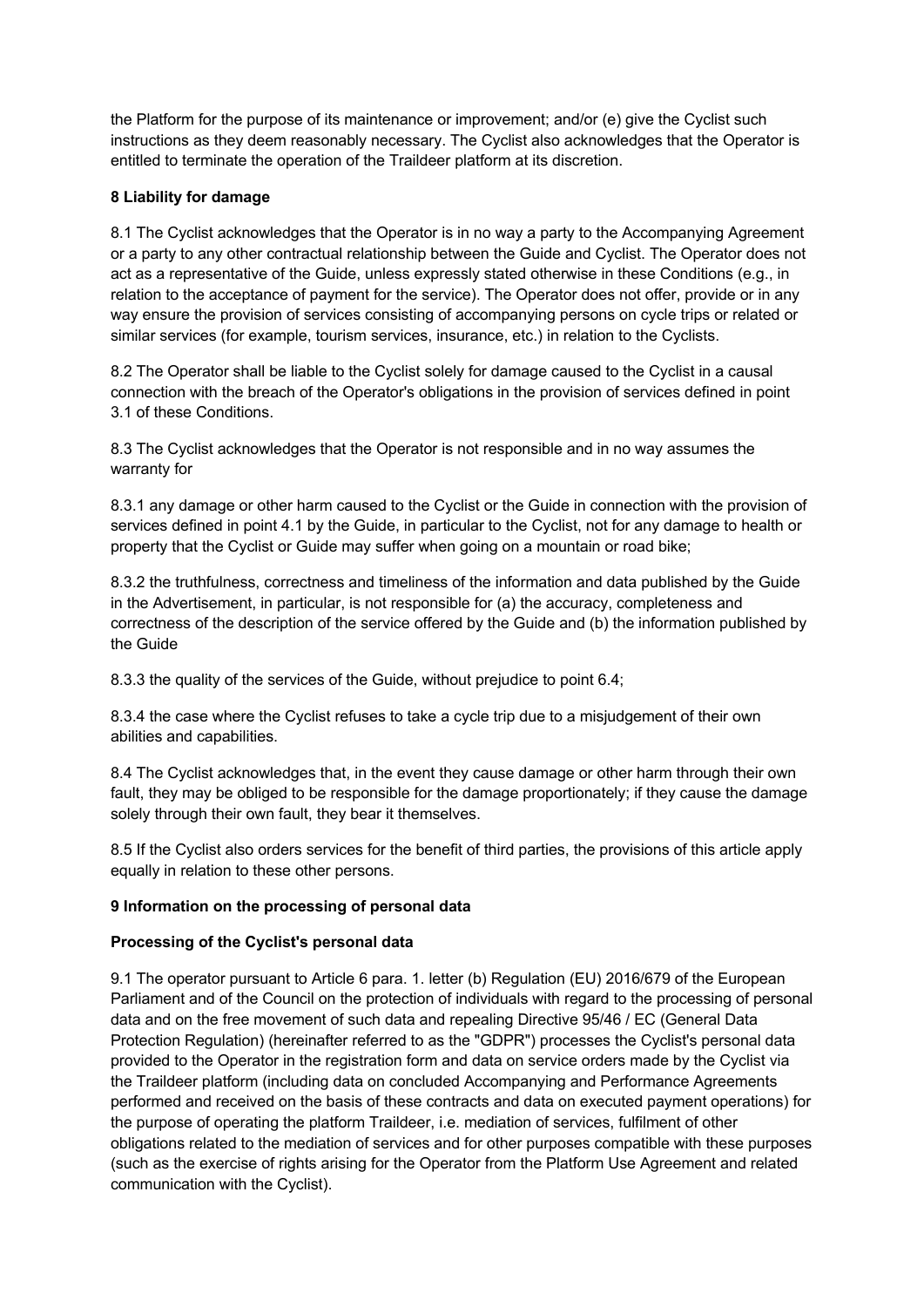The Cyclist is obliged to provide the Operator with the following data: first name and surname, city and country of residence, date of birth and email address; the provision of this personal data is a contractual requirement. If this data is not provided correctly and truthfully in the registration form, the Platform Use Agreement will not be created.

Providing personal data such as a telephone number and profile picture is not mandatory, but if provided by the Cyclist, they will be processed by the Operator in order to streamline communication with the Cyclist (phone number) and to identify the Cyclist when publishing reviews on the Traildeer platform (profile picture). Failure to provide this information will have no negative consequences for the Cyclist.

9.2 The personal data of the Cyclist processed for the purpose of operating the Traildeer platform will be stored only for the duration of the contractual relationship between the Cyclist and Operator, and then subsequently deleted unless further processing is necessary to fulfil the legal obligation of the Operator or if there is another legitimate reason to preserve it (such as the exercise of the Operator's legitimate claims).

### **Processing of the personal data of third parties**

9.3 If, in accordance with these Terms and Conditions for the provision of the Operator's services, the consent of the Cyclist's legal representative or the consent of the third party in whose favour the order of services was made by the Cyclist, is required, the Operator may obtain and process the personal data of these persons.

The Operator processes the personal data of the Cyclist's legal representative to the extent of their first name, surname and contact details, or other data necessary to verify the legal relationship of the legal representation in order to obtain the legal representative's consent on the basis of Article 6 para. 1. letter b) of the GDPR for the purpose of obtaining consent in accordance with point 3.2 of these Conditions for the purpose of obtaining the consent of the legal representative with the registration of the Cyclist on the Traildeer platform and/or with the order of the trip by the Cyclist. This personal data will be processed during the duration of the contractual relationship between the Cyclist and Operator or until the day of full acquisition of legal capacity for the Cyclist's legal acts, whichever occurs first.

If the Operator processes the personal data of third parties for the benefit of which the Cyclist has ordered the services, the personal data is processed to the extent (with the exception of payment data), for the purpose and on a legal basis according to points 9.1 and 9.2 of these Conditions.

### **Common provisions for the processing of personal data**

9.4 The data subject has (i) the right to request confirmation from the Operator whether their personal data are processed, (ii) the right to correct any incorrect or incomplete personal data, (iii) the right to delete personal data if any of the reasons stated in the GDPR are met, in particular if the personal data are no longer necessary for the purpose for which they were obtained, (iv) the right to restrict the processing of personal data if any of the reasons set out in the GDPR are met, (v) the right to data portability, i.e. the right to obtain personal data concerning them which they have provided to the Operator in a structured, commonly used and machine-readable format and has the right to transfer such data to another controller, (vi) the right to withdraw their consent to the processing of personal data at any time if the legal basis is personal data consent pursuant to Article 6 (1) 1 letter (a) the GDPR, but the withdrawal of the consent shall not affect the lawfulness of the processing resulting from the consent prior to its withdrawal, and (vii) the right to complain to the competent supervisory authority; in the Slovak Republic, this body is the Office for Personal Data Protection of the Slovak Republic with its registered office at Hraničná 12, 820 07 Bratislava 27.

9.5 The data subject may contact the Operator in connection with the processing of personal data and exercise their rights either in writing at an address which is the address of the registered office of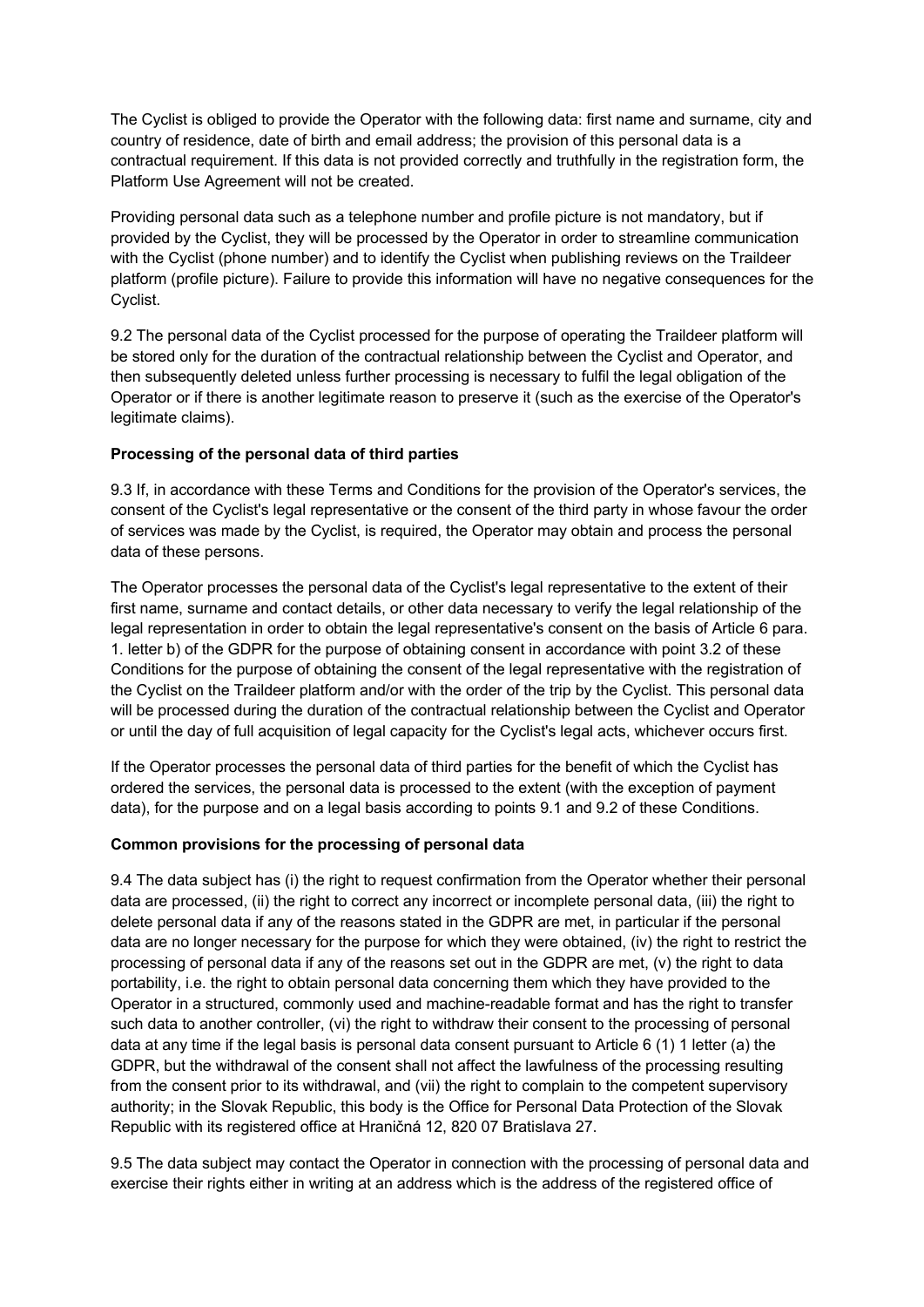Traildeer j. s. a. entered in the relevant commercial register or via the contact details provided on the Traildeer platform.

9.6 There is no automated decision-making or profiling when processing personal data.

9.7 The Operator has entrusted certain processing operations to third parties (intermediaries that process personal data on behalf of the Operator, to the extent and under the conditions agreed with the Operator). Intermediaries in the processing of personal data are companies that ensure the technical operation of the Traildeer platform.

9.8 The Operator shall provide, to the extent necessary for the provision of services, the personal data of the data subject to third parties -- recipients (hereinafter referred to as the "Recipients"). For the purposes of providing personal data, the Recipient also means the authorised employees of the Operator and Recipients who come into contact with the personal data of the persons concerned within the framework of their employment or a similar relationship. The recipients are in particular

(a) Guides whose services the Cyclist orders,

(b) payment service providers.

9.9 The Operator does not transfer personal data to third countries outside the European Union.

9.10 If the Guide processes the personal data of the Cyclists or other persons listed in clause 9.3 of these Conditions, it is an independent operator in relation to this data in accordance with the relevant regulations on personal data protection. The Guide is solely responsible for the possible processing of personal data by the Guide, who is also obliged to fulfil in relation to the Cyclist all information obligations arising from the relevant legal regulations for the protection of personal data.

### **10 Final provisions**

10.1 These Conditions are prepared in accordance with the laws of the Slovak Republic. The legal relationship established by the Platform Use Agreement is governed by Slovak law, with the proviso that, in the case of a contractual relationship with an international element, this choice of law does not deprive the Cyclist as a consumer of the protection afforded by such provisions, which cannot be derogated from by agreement under the law and which would be decisive on the basis of the relevant legislation in the absence of a choice.

10.2 Supervision over the Operator's activities is performed by the Slovak Trade Inspection Authority. The Cyclist has the right to turn to the Operator with a request for redress, if they are not satisfied with the way in which the Operator handled their complaint or if they believe that the Operator has violated their rights. The Cyclist has the right to file a motion to initiate an alternative dispute resolution in accordance with Act no. 391/2015 Coll. The Act on Alternative Resolution of Consumer Disputes and on Amendments to Certain Acts (hereinafter referred to as the "Proposal") of the Subject of Alternative Dispute Resolution, if the Operator replied to this request in the negative or did not respond to it within 30 days from its date. The subject of alternative dispute resolution in the Slovak Republic is the Slovak Trade Inspection, with its registered office at Prievozská 32, 827 99 Bratislava 27.

10.3 The Operator reserves the right to change these Conditions on an ongoing basis. The updated Terms and Conditions will be published on the Traildeer platform, and the Operator is entitled to notify the Cyclists of any change in the Terms and Conditions in any other appropriate manner. Changes in other ways as well. The change of the Conditions is effective on the day specified in them by the Operator. Ordering services to the Cyclist after the publication of the change of the Conditions is considered to be the consent of the Cyclist with the change of these Conditions. If the Cyclist does not agree with the change, they are entitled to cancel their registration on the Traildeer platform at any time.